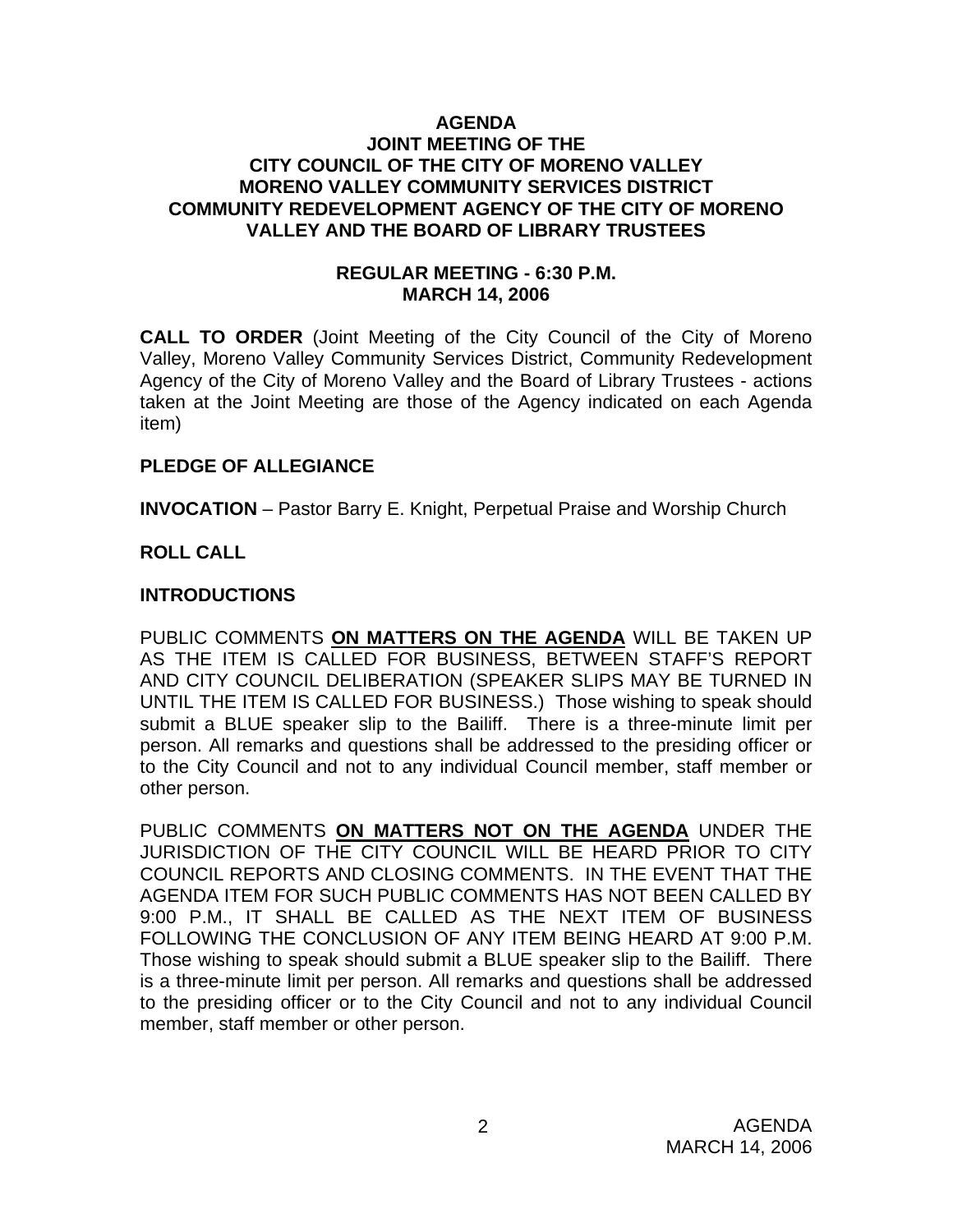### **JOINT CONSENT CALENDARS (SECTIONS A-D) OF THE CITY COUNCIL OF THE CITY OF MORENO VALLEY, MORENO VALLEY COMMUNITY SERVICES DISTRICT, COMMUNITY REDEVELOPMENT AGENCY OF THE CITY OF MORENO VALLEY, AND THE BOARD OF LIBRARY TRUSTEES**

All items listed under the Consent Calendars, Sections A, B, C, and D are considered to be routine and non-controversial, and may be enacted by one motion unless a member of the Council, Community Services District, Redevelopment Agency or the Board of Library Trustees requests that an item be removed for separate action. The motion to adopt the Consent Calendars is deemed to be a separate motion by each Agency and shall be so recorded by the City Clerk. Items withdrawn for report/discussion will be heard after public hearing items.

# **A. CONSENT CALENDAR** - **CITY COUNCIL**

- A1. ORDINANCES FIRST READING BY TITLE ONLY Recommendation: Waive reading of all Ordinance Introductions and read by title only.
- A2. MINUTES REGULAR MEETING OF FEBRUARY 28, 2006 (Report of: City Clerk's Department) Recommendation: Approve as submitted.
- A3. TRACT MAP 30476 SINGLE FAMILY RESIDENTIAL PROJECT, AMENDMENT TO AGREEMENT FOR PUBLIC IMPROVEMENTS (TIME EXTENSION), EAST OF LASSELLE STREET, SOUTH OF KRAMERIA STREET IN THE MORENO VALLEY RANCH SPECIFIC PLAN (SP193) AREA, SUBDIVIDER – K. HOVNANIAN FORECAST HOMES, INC. (Report of: Public Works Department) Recommendation: Authorize the Mayor to execute the Amendment to Agreement for Public Improvements for Tract Map 30476; instruct the City Clerk to forward the completed Amendment to Agreement for Public Improvements to the County Recorder's Office for recordation; and authorize the City Engineer to execute any future amendments to the agreement if the required street improvements are not completed within said timeframe.
- A4. TRACT MAP 30320-1 SINGLE FAMILY RESIDENTIAL PROJECT, AMENDMENT TO AGREEMENT FOR PUBLIC IMPROVEMENTS (TIME EXTENSION), NORTHWEST CORNER OF OLEANDER AVENUE AND LASSELLE STREET, SUBDIVIDER – WL HOMES LLC DBA JOHN LAING HOMES (Report of: Public Works Department) Recommendation: Authorize the Mayor to execute the Amendment to Agreement for Public Improvements for Tract Map 30320-1;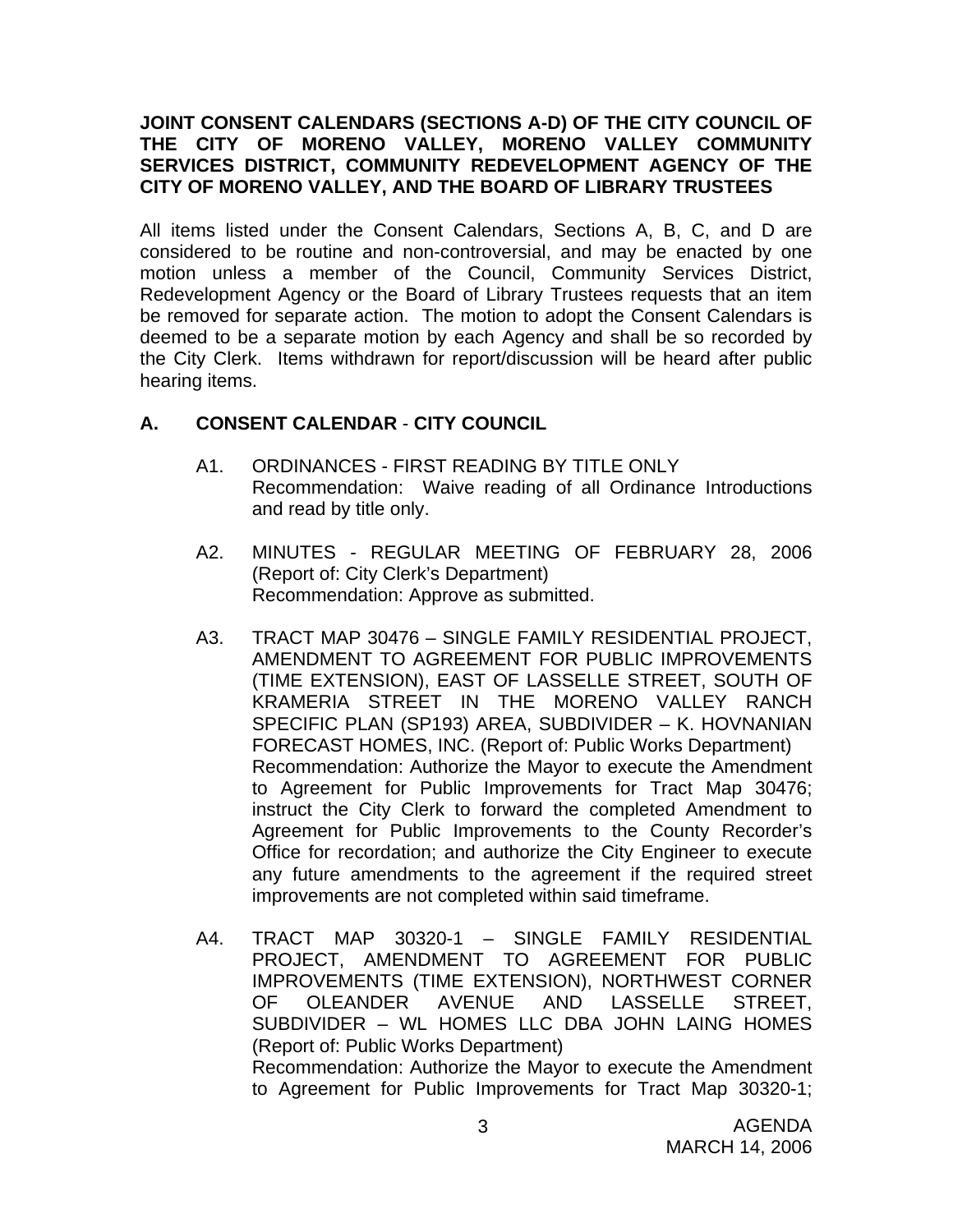instruct the City Clerk to forward the completed Amendment to Agreement for Public Improvements to the County Recorder's Office for recordation; and authorize the City Engineer to execute any future amendments to the agreement if the required street improvements are not completed within said timeframe.

- A5. TRACT MAP 22377 SINGLE FAMILY RESIDENTIAL PROJECT, AMENDMENT TO AGREEMENT FOR PUBLIC IMPROVEMENTS (TIME EXTENSION), EAST OF LASSELLE STREET AND NORTH OF CAMINO FLORES, SUBDIVIDER – K. HOVNANIAN FORECAST HOMES, INC. (Report of: Public Works Department) Recommendation: Authorize the Mayor to execute the Amendment to Agreement for Public Improvements for Tract Map 22377; instruct the City Clerk to forward the completed Amendment to Agreement for Public Improvements to the County Recorder's Office for recordation; and authorize the City Engineer to execute any future amendments to the agreement if the required street improvements are not completed within said timeframe.
- A6. AGREEMENT FOR PROFESSIONAL CONSULTANT SERVICES FOR ARTERIALS TRAFFIC SIGNAL TIMING PLANS, PROJECT NO. 06-13768125 (Report of: Public Works Department) Recommendation: Approve the Agreement for Professional Consultant Services to Katz, Okitsu & Associates, Inc., 17852 E. Seventeenth Street, Suite 102, Tustin, California 92780-2142, for professional consultant services for Arterials Traffic Signal Timing Plans; authorize the Mayor to execute said "Agreement for Professional Consultant Services" with Katz, Okitsu & Associates, Inc.; and authorize the issuance of a Purchase Order to Katz, Okitsu & Associates, Inc., in the amount of \$132,539.00 (the proposal amount, plus 10% contingency) when the Agreement has been signed by all parties (Account No. 137.68125.7200).
- A7. APPROVAL OF TRACT MAP 32836 SINGLE FAMILY RESIDENTIAL PROJECT, AND ACCEPT AGREEMENT AND BONDS FOR PUBLIC IMPROVEMENTS, EAST SIDE OF NASON STREET, SOUTH OF FIR AVENUE AND WEST OF EUCALYPTUS AVENUE, SUBDIVIDER – BEAZER HOMES HOLDINGS CORP. (Report of: Public Works Department) Recommendation: Approve Final Map 32836, authorize the City Clerk to sign the map and transmit said map to the County Recorder's Office for recordation; accept the Agreement and Bonds for Public Improvements; authorize the Mayor to execute the Agreement; direct the City Clerk to forward the signed Agreement to the County Recorder's Office for recordation; and authorize the City Engineer to execute any future amendments to the agreement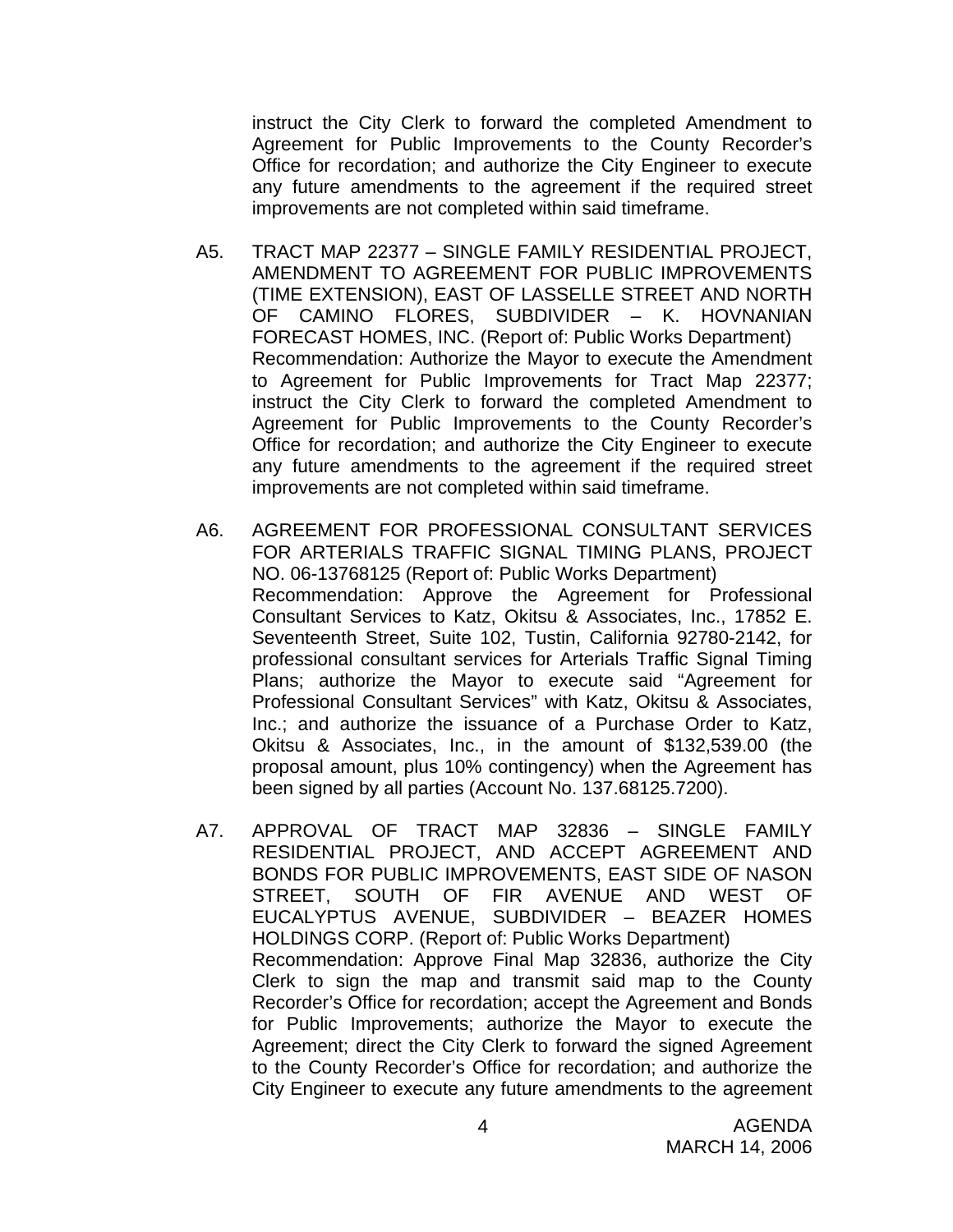if the required street improvements are not completed within said timeframe.

- A8. TRACT 31212 REQUEST TO EXTEND THE TIME FOR A FULL ROAD CLOSURE FOR THE INSTALLATION OF A TRAFFIC SIGNAL AND CONSTRUCTION OF ROADWAY IMPROVEMENTS AT THE INTERSECTION OF COTTONWOOD AVENUE AND MORRISON STREET FROM MARCH 17, 2006 TO APRIL 10, 2006, SUBDIVIDER – WESTERN PACIFIC HOUSING, INC. (Report of: Public Works Department) Recommendation: Authorize an extension of the time for a full road closure for the installation of a traffic signal and construction of roadway improvements at the intersection of Cottonwood Avenue and Morrison Street from March 17, 2006 to April 10, 2006 for Tract 31212.
- A9. APPROVE THE AGREEMENT BETWEEN THE CITY OF MORENO VALLEY AND BP IRONWOOD 55, LLC FOR THE ACQUISITION OF CERTAIN PROPERTY FOR PUBLIC RIGHT-OF-WAY IN CONNECTION WITH PROJECT NO. PA02-0133, TRACT MAP 31089, NORTH OF IRONWOOD AVENUE BETWEEN KITCHING STREET AND TUSCOLA STREET, SUBDIVIDER – BP IRONWOOD 55, LLC (Report of: Public Works Department)

 Recommendation: Approve the agreement and authorize the Mayor to execute the agreement.

- A10. AUTHORIZATION TO AWARD AGREEMENT FOR PROFESSIONAL CONSULTANT SERVICES FOR LASSELLE STREET WIDENING FROM JOHN F. KENNEDY DRIVE TO ALESSANDRO BOULEVARD - PROJECT NO. 06-50182725 (Report of: Public Works Department) Recommendation: Approve the Agreement for Professional Consultant Services with PSOMAS, 3187 Red Hill Avenue, Suite 250, Costa Mesa, CA 92626 to provide engineering services for Lasselle Street Widening from John F. Kennedy Drive to Alessandro Boulevard; authorize the Mayor to execute the Agreement for Professional Consultant Services with PSOMAS; and authorize the issuance of a Purchase Order to PSOMAS, in the not-to-exceed amount of \$664,529 (proposal amount plus 10% contingency) for Account No. 501.82725 when the Agreement has been signed by all parties.
- A11. PA04-0154 MULTI FAMILY RESIDENTIAL ACCEPT AGREEMENT AND IRREVOCABLE LETTERS OF CREDIT FOR PUBLIC IMPROVEMENTS, SOUTHWEST OF MORENO BEACH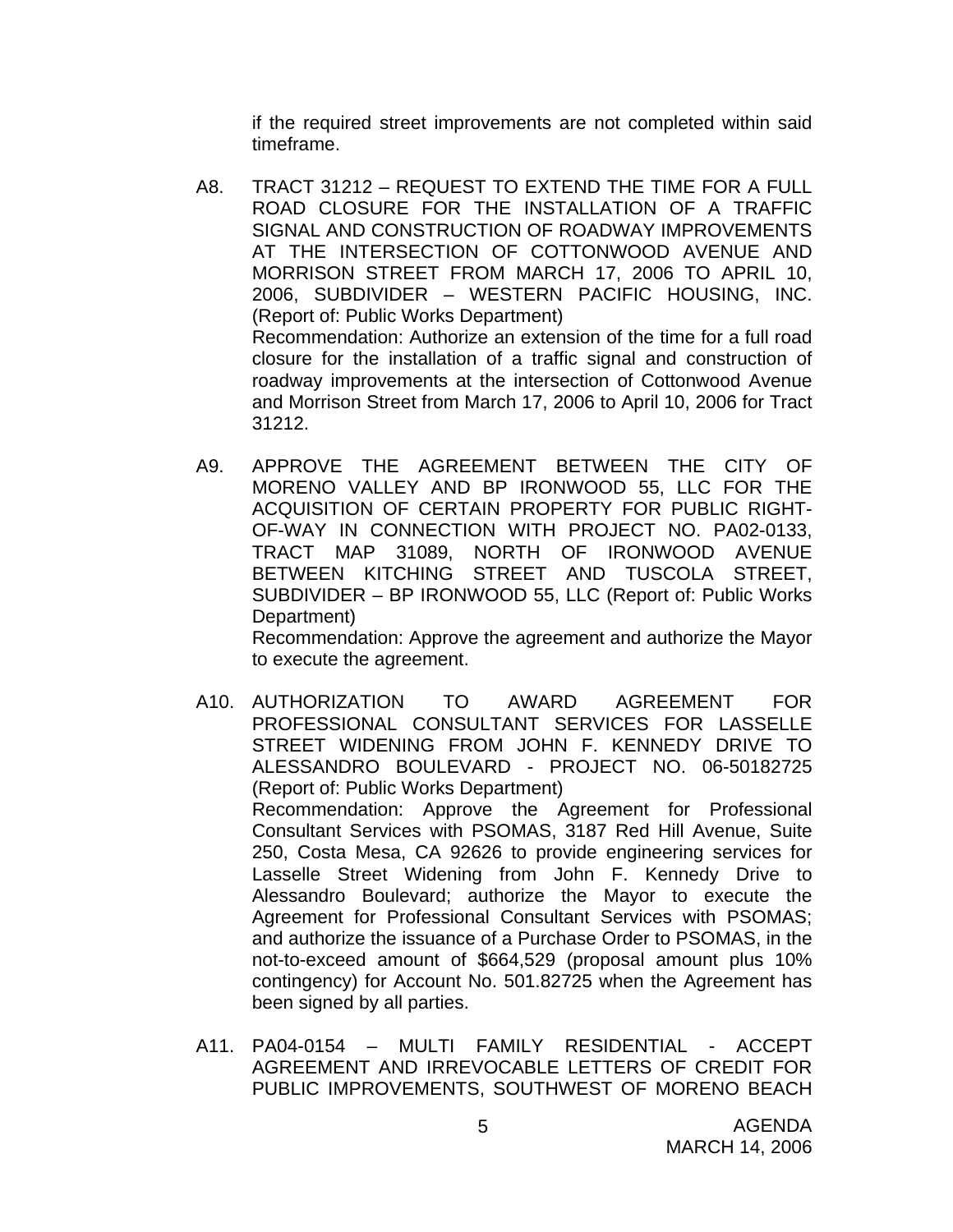DRIVE AT AUTO MALL DRIVE, DEVELOPER – BROADSTONE AT VALLEY VIEW, LLC (Report of: Public Works Department) Recommendation: Accept the Agreement and Irrevocable Letters of Credit for Public Improvements for PA04-0154; authorize the Mayor to execute the agreement; direct the City Clerk to forward the signed agreement to the County Recorder's office for recordation; and authorize the City Engineer to execute any amendments to the agreement if the required public improvements are not completed within said timeframe.

A12. TRACT 30232 – REDUCE FAITHFUL PERFORMANCE BOND AND ADOPT RESOLUTION NO. 2006-25, A RESOLUTION OF THE CITY COUNCIL OF THE CITY OF MORENO VALLEY AUTHORIZING ACCEPTANCE OF THE PUBLIC RIGHT-OF-WAY IMPROVEMENTS AS COMPLETE AND ACCEPTING ALICANTE AVENUE, BARCELONA COURT, CORDOBA COURT, CANTABRIA COURT, CADIZ COURT, TOLEDO COURT, CATALINA COURT, SEVILLA COURT, VASCO WAY, MADRID AVENUE, AND AVALON AVENUE INTO THE CITY MAINTAINED STREET SYSTEM, SUBDIVIDER – RYLAND HOMES OF CALIFORNIA, INC. (Report of: Public Works Department) Recommendation: Approve the reduction to the Faithful Performance Bond for Tract 30232; authorize the City Engineer to reduce the Faithful Performance Bond; and adopt Resolution No. 2006-25 authorizing the acceptance of the public right-of-way improvements for Final Map 30232 as complete and accepting Alicante Avenue, Barcelona Court, Cordoba Court, Cantabria Court, Cadiz Court, Toledo Court, Catalina Court, Sevilla Court, Vasco Way, Madrid Avenue, and Avalon Avenue into the City's maintained street system.

#### Resolution No. 2005-25

A Resolution of the City Council of the City of Moreno Valley, California, Authorizing the Acceptance of the Public Right-of-Way Improvements as Complete Within Tract 30232, and Accepting Alicante Avenue, Barcelona Court, Cordoba Court, Cantabria Court, Cadiz Court, Toledo Court, Catalina Court, Sevilla Court, Vasco Way, Madrid Avenue, and Avalon Avenue into the City Maintained Street System

A13. APPROVE 3-YEAR AGREEMENT WITH NEW INDEPENDENT AUDIT FIRM (Report of: Finance Department) Recommendation: Approve a 3-year agreement with the independent audit firm, Mayer Hoffman McCann, and direct the City Manager to sign the agreement on behalf of the City and its related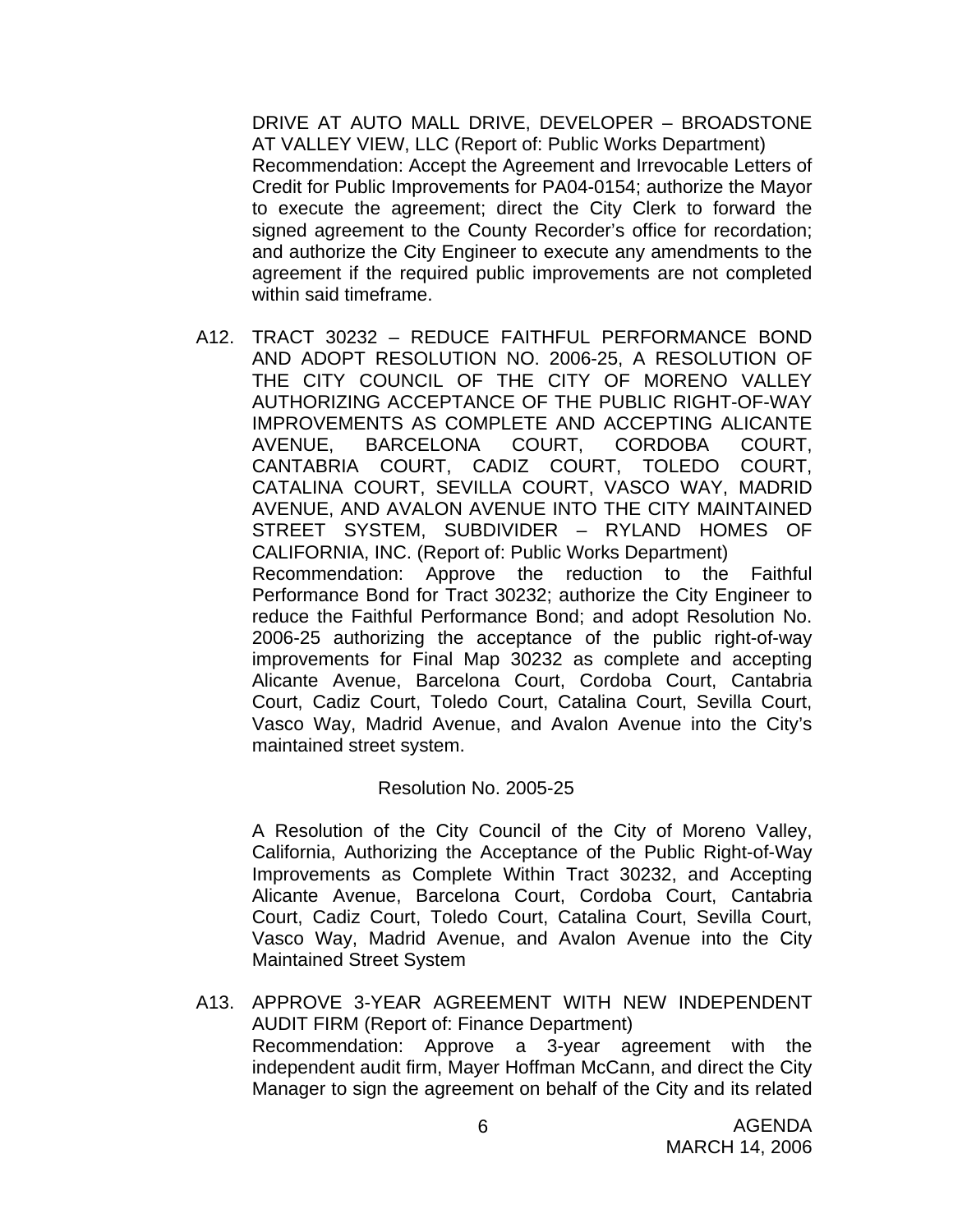entities, subject to City Attorney approval as to legal form.

A14. RESOLUTION NO. 2006-26, APPROVE AND AUTHORIZE EXECUTION OF AGREEMENT NO. BTA 05/06-08-RIV-03, TO ADMINISTER THE LOCAL AGENCY-STATE FISCAL YEAR 05/06 BICYCLE TRANSPORTATION ACCOUNT, AB 1020 GRANT PROGRAM, FOR CLASS II BIKEWAY IMPROVEMENTS ON LASSELLE STREET FROM IRIS AVENUE TO JOHN F. KENNEDY DRIVE, PROJECT NO. 06-12565320 (Report of: Public Works Department)

 Recommendation: Adopt Resolution No. 2006-26, approve and authorize execution of Agreement No. BTA 05/06-08-RIV-03, to administer the Local Agency-State Agreement for the Fiscal Year 05/06 Bicycle Transportation Account Project, AB 1020 Grant Program, for Class II Bikeway Improvements on Lasselle Street from Iris Avenue to John F. Kennedy Drive and authorize the Mayor to execute Agreement No. BTA 05/06-08-RIV-03.

### Resolution No. 2006-26

 A Resolution of the City Council of the City of Moreno Valley, California, Approving and Authorizing Execution of Agreement No. BTA 05/06-08-RIV-03 to Administer Local Agency-State Agreement for State-Aid Projects Between the State of California Acting by and Through the Department of Transportation, and the City of Moreno Valley

A15. AUTHORIZATION TO AWARD THE CONSTRUCTION CONTRACT FOR THE IRIS AVENUE 12KV ELECTRICAL CONDUIT AND STRUCTURE SYSTEM INSTALLATION (PERRIS BOULEVARD TO LASSELLE STREET) PROJECT NO. 06-00100 (Report of: Public Works Department) Recommendation: Award the construction contract for the Iris Avenue 12 kV Electrical Conduit and Structure System Installation (Perris Boulevard to Lasselle Street) to HCI, Inc., 3166 Horseless Carriage Drive, Norco, California, 92860; authorize the Mayor to execute a contract with HCI, Inc., 3166 Horseless Carriage Drive, Norco, California, 92860; authorize the issuance of a Purchase Order to HCI, Inc., 3166 Horseless Carriage Drive, Norco, California, 92860, in the amount of \$685,566.22 (the bid amount plus 10% contingency) for the Iris Avenue 12 kV Electrical Conduit and Structure System Installation (Perris Boulevard to Lasselle Street) Project No. 06-00100 when the contract has been signed by all parties.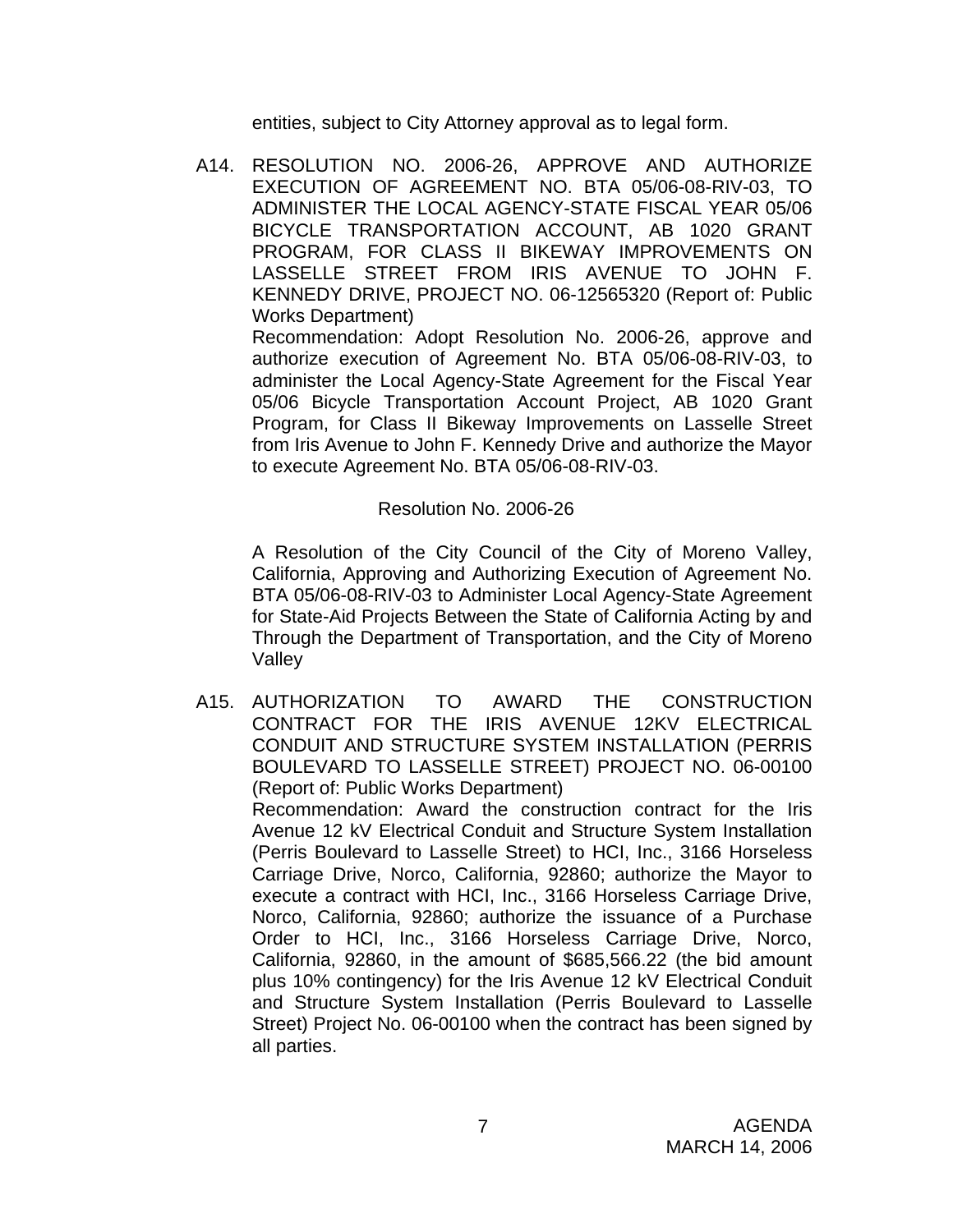A16. AUTHORIZATION TO AWARD THE CONSTRUCTION CONTRACT FOR THE IRIS AVENUE 12KV ELECTRICAL CABLE IN EXISTING CONDUIT IN IRIS AVENUE (PERRIS BOULEVARD TO LASSELLE STREET) PROJECT NO. 06-00200 (Report of: Public Works Department)

 Recommendation: Award the construction contract for the Iris Avenue 12 kV Electrical Cable in Existing Conduit in Iris Avenue (Perris Boulevard to Lasselle Street) to DeYoung Power Systems, Inc., 2011 West Park Avenue, Redlands, California, 92373; authorize the Mayor to execute a contract with DeYoung Power Systems, Inc., 2011 West Park Avenue, Redlands, California, 92373; and authorize the issuance of a Purchase Order to DeYoung Power Systems, Inc., 2011 West Park Avenue, Redlands, California, 92373, in the amount of \$198,842.60 (the bid amount plus 10% contingency) for the Iris Avenue 12 kV Electrical Cable in Existing Conduit in Iris Avenue (Perris Boulevard to Lasselle Street) Project No. 06-00200 when the contract has been signed by all parties.

- A17. ACCEPT AND APPROVE THE AGREEMENT TO REIMBURSE TRANSPORTATION UNIFORM MITIGATION FEE (TUMF) FUNDS BETWEEN WESTERN RIVERSIDE COUNCIL OF GOVERNMENTS (WRCOG) AND CITY OF MORENO VALLEY FOR NASON/SR-60 INTERCHANGE AND THE AGREEMENT TO REIMBURSE TRANSPORTATION UNIFORM MITIGATION FEE (TUMF) FUNDS BETWEEN WESTERN RIVERSIDE COUNCIL OF GOVERNMENTS (WRCOG) AND CITY OF MORENO VALLEY FOR MORENO BEACH/SR-60 INTERCHANGE PROJECT NO. 07-41570024 (Report of: Public Works Department) Recommendation: Accept and approve the Agreement to Reimburse Transportation Uniform Mitigation Fee (TUMF) Funds between Western Riverside Council of Governments (WRCOG) and the City of Moreno Valley for Nason/SR-60 Interchange and the Agreement to Reimburse Transportation Uniform Mitigation Fee (TUMF) Funds between Western Riverside Council of Governments (WRCOG) and the City of Moreno Valley for Moreno Beach/SR-60 Interchange; and authorize the Mayor to execute the Agreement to Reimburse TUMF Funds between WRCOG and the City of Moreno Valley for Nason/SR-60 Interchange and the Agreement to Reimburse TUMF Funds between WRCOG and the City of Moreno Valley for Moreno Beach/SR-60 Interchange.
- A18. APPROVAL OF TRACT MAP 32834 SINGLE FAMILY RESIDENTIAL PROJECT, AND ACCEPT AGREEMENT AND BONDS FOR PUBLIC IMPROVEMENTS, EAST SIDE OF NASON STREET, NORTH OF DRACAENA AVENUE AND SOUTH OF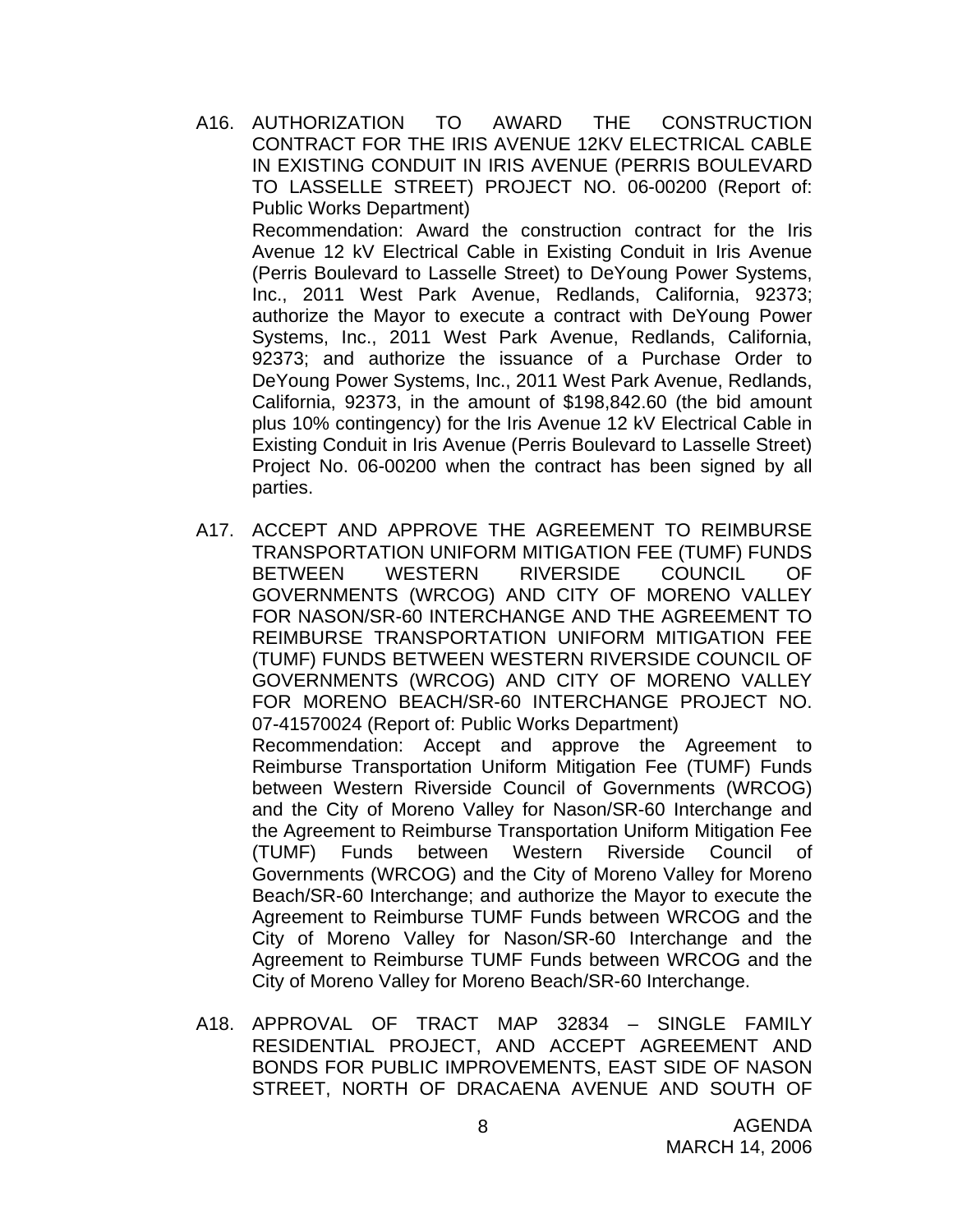EUCALYPTUS AVENUE, SUBDIVIDER – BEAZER HOMES HOLDINGS CORP. (Report of: Public Works Department) Recommendation: Accept the Agreement and Bonds for Public Improvements; authorize the Mayor to execute the Agreement; authorize the City Manager to execute the Public Facilities Fee Credit Agreement for Tract 32834, (#PA04-0120) and Associated CUP/PUD (#PA04-0162), for Lot 'A' Public Park & Lot 'EE' Open Space, upon approval of the Parks and Recreation Director and the City Attorney; approve Final Map 32834, authorize the City Clerk to sign the map and transmit said map to the County Recorder's Office for recordation upon approval and execution of the Public Facilities Fee Credit Agreement for Tract 32834, (#PA04-0120) and Associated CUP/PUD (#PA04-0162), for Lot 'A' Public Park & Lot 'EE' Open Space; direct the City Clerk to forward the signed Agreements to the County Recorder's Office for recordation; and authorize the City Engineer to execute any future amendments to the Agreement for Public Improvements if the required improvements are not completed within said timeframe.

### **B. CONSENT CALENDAR** - **COMMUNITY SERVICES DISTRICT**

- B1. ORDINANCES FIRST READING BY TITLE ONLY Recommendation: Waive reading of all Ordinance Introductions and read by title only.
- B2. MINUTES REGULAR MEETING OF FEBRUARY 28, 2006 (Report of: City Clerk's Department) Recommendation: Approve as submitted.
- B3. ADOPTION OF THE REVISED NOMINATING POLICY FOR NAMING ATHLETIC FIELDS/FACILITIES (Report of: Parks and Recreation Department) Recommendation: Adopt the revised nominating policy for naming athletic fields/facilities.
- B4. EXTENSION OF CONTRACT PROJECT NO. E-2/05 MAINTENANCE OF EXTENSIVE LANDSCAPING AND IRRIGATION – HIDDEN SPRINGS (Report of: Public Works Department) Recommendation: Approve the Amendment to the Contract Agreement for MVCSD Project E-2/05 to extend the term of the contract for an additional one-year period; authorize the President of the MVCSD Board to execute said Amendment with Tropical Plaza Nursery, Inc. of Villa Park, California; and authorize the Purchasing Manager, at the start of Fiscal Year 2006/07*,* to issue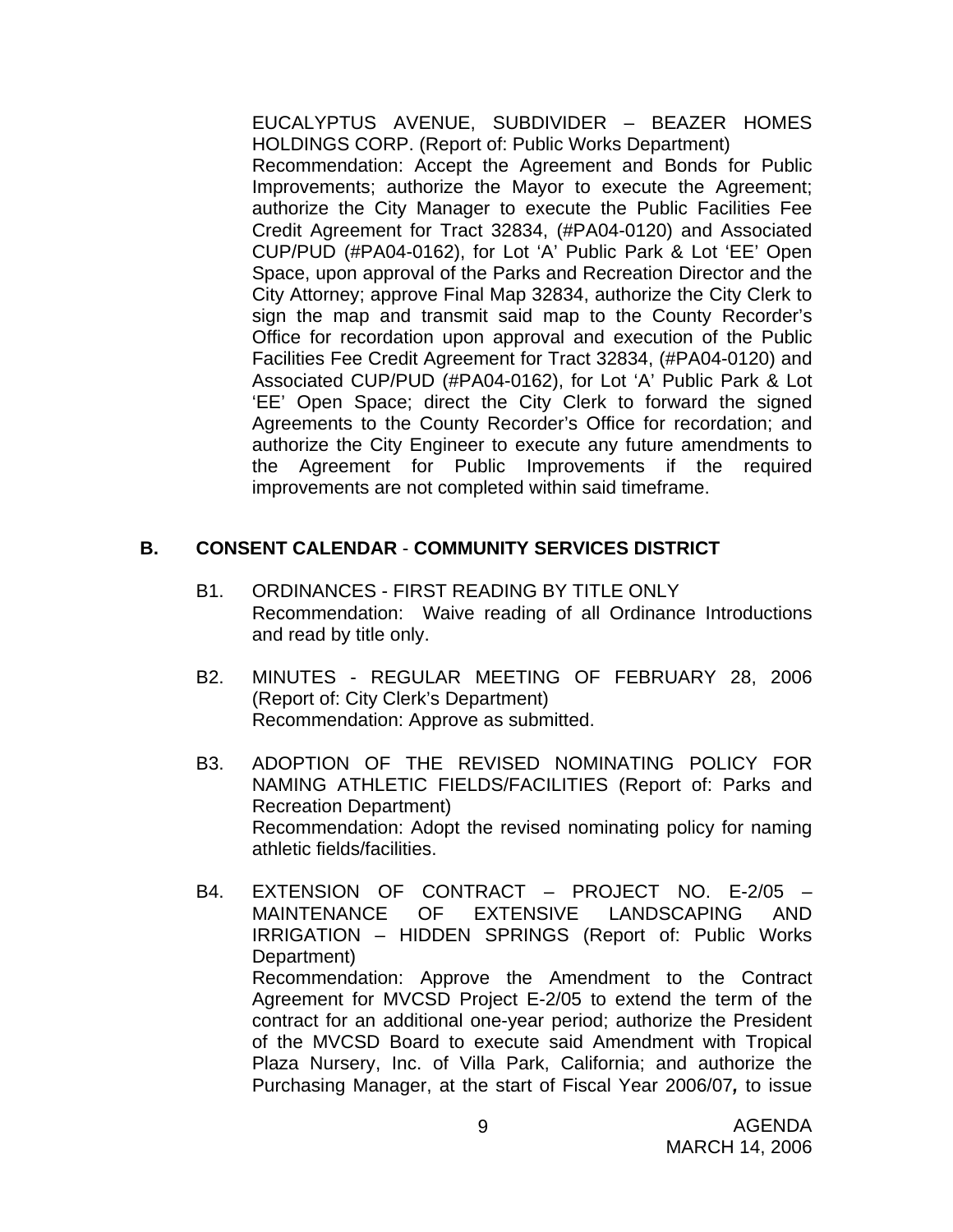open purchase orders to Tropical Plaza Nursery, Inc. in the amounts of: ONE HUNDRED FORTY-NINE THOUSAND NINE HUNDRED TWENTY-EIGHT DOLLARS AND 24/100 (\$149,928.24) for twelve months of base maintenance service; and THIRTY-ONE THOUSAND FIVE HUNDRED DOLLARS AND NO/100 (\$31,500.00) for anticipated Additional Work per Section 3., paragraph d. of the amended Agreement.

### **C. CONSENT CALENDAR** - **COMMUNITY REDEVELOPMENT AGENCY**

- C1. ORDINANCES FIRST READING BY TITLE ONLY Recommendation: Waive reading of all Ordinance Introductions and read by title only.
- C2. MINUTES REGULAR MEETING OF FEBRUARY 28, 2006 (Report of: City Clerk's Department) Recommendation: Approve as submitted.

# **D. CONSENT CALENDAR** - **BOARD OF LIBRARY TRUSTEES**

- D1. ORDINANCES FIRST READING BY TITLE ONLY Recommendation: Waive reading of all Ordinance Introductions and read by title only.
- D2. MINUTES REGULAR MEETING OF FEBRUARY 28, 2006 (Report of: City Clerk's Department) Recommendation: Approve as submitted.

### **E. PUBLIC HEARINGS**

Questions or comments from the public on a Public Hearing matter are limited to five minutes per individual and must pertain to the subject under consideration.

 Those wishing to speak should complete and submit a GOLDENROD speaker slip to the Bailiff.

AGENDA 10 E1. PUBLIC HEARING REGARDING MAIL BALLOT PROCEEDINGS FOR: STONEGATE APARTMENTS, APN 291-110-017 BALLOTED ITEM: NPDES RATE SCHEDULE; ROBERT K. VOGEL FAMILY TRUST, APNS 316-210-026 & 316-210-069 - BALLOTED ITEM: NPDES RATE SCHEDULE; CCI SUNNYMEAD MV, APN 482-540-030 - BALLOTED ITEM: NPDES RATE SCHEDULE AND INCLUSION INTO CSD ZONE M; AND OPT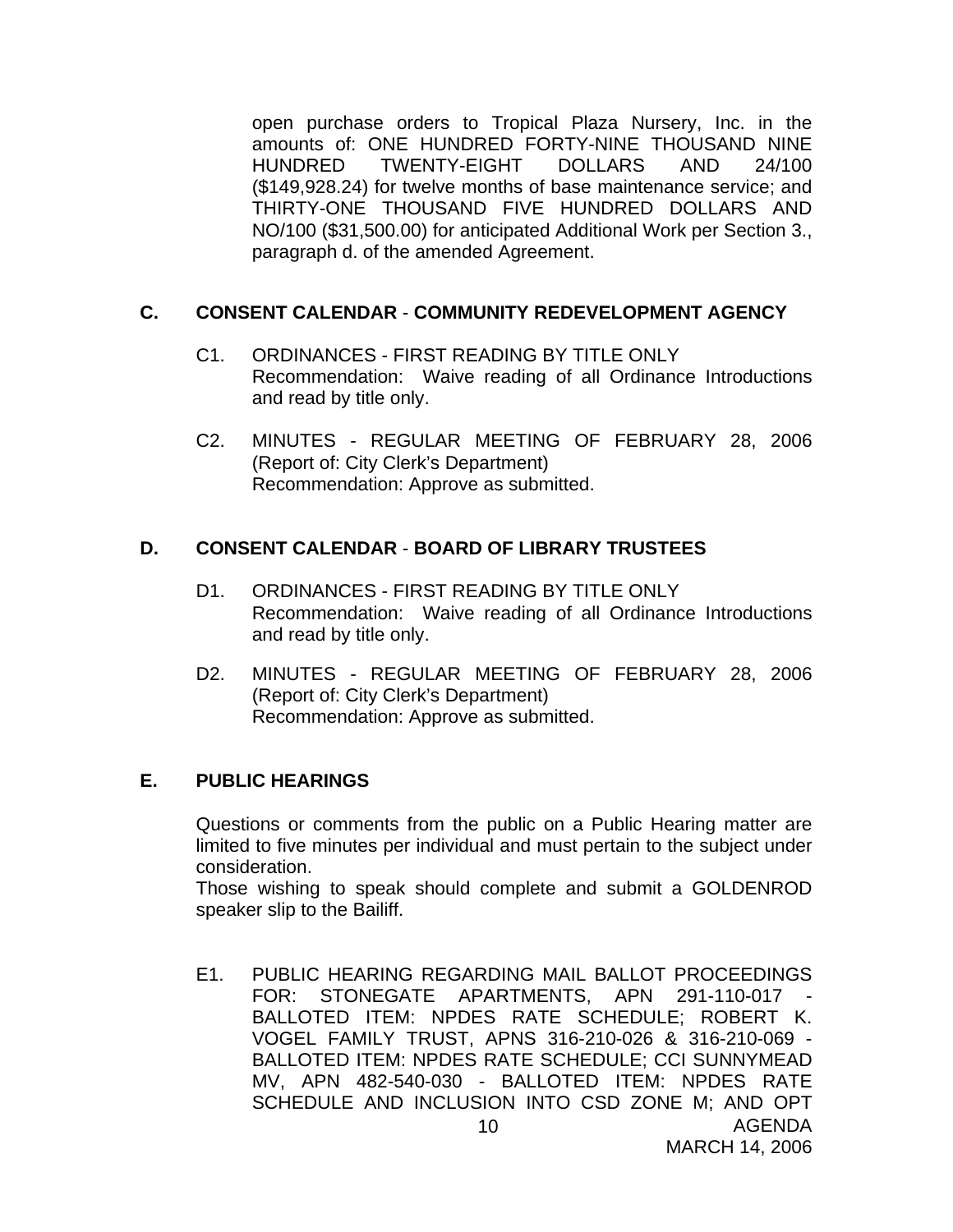MORENO VALLEY, LLC, APNS 482-180-065 & 482-180-066 - BALLOTED ITEM: INCLUSION INTO CSD ZONE M (Report of: Public Works Department) Recommendation:

- 1. That the Mayor and Members of the City of Moreno Valley City Council, after conducting the public hearing:
	- a) Tabulate the mail ballots for the NPDES maximum regulatory rate, for Stonegate Apartments – APN 291- 110-017 (and any division thereof), Robert K. Vogel Family Trust – APNs 316-210-026 and 316-210-069 (and any division thereof) and CCI Sunnymead MV – APN 482-540-030 (and any division thereof):
	- b) Verify and accept the results of the mail ballot proceedings as identified on the Official Tally Sheet and Assessor Parcel Number (APN) listing;
	- c) Receive and file with the City Clerk's Office the accepted Official Tally Sheet and APN listing; and
	- d) If approved, authorize and impose the NPDES maximum regulatory rate to the participating projects.
- 2. That the Members of the Board of Directors of the Moreno Valley Community Services District (CSD), after conducting the public hearing:
	- a) Tabulate the mail ballots for CSD Zone M, for CCI Sunnymead MV – APN 482-540-030 (and any division thereof) and OPT Moreno Valley, LLC – APNs 482-180- 065 and 482-180-066 (and any division thereof)
	- b) Verify and accept the results of the mail ballot proceedings as identified on the Official Tally Sheet and Assessor Parcel listing;
	- c) Receive and file with the City Clerk's Office the accepted Official Tally Sheet and APN listing; and
	- d) If approved, authorize and impose the CSD Zone M parcel charge to the participating projects.
- E2. PUBLIC HEARING REGARDING MAIL BALLOT PROCEEDINGS FOR: TENTATIVE TRACT 31089 - BALLOTED ITEMS: NPDES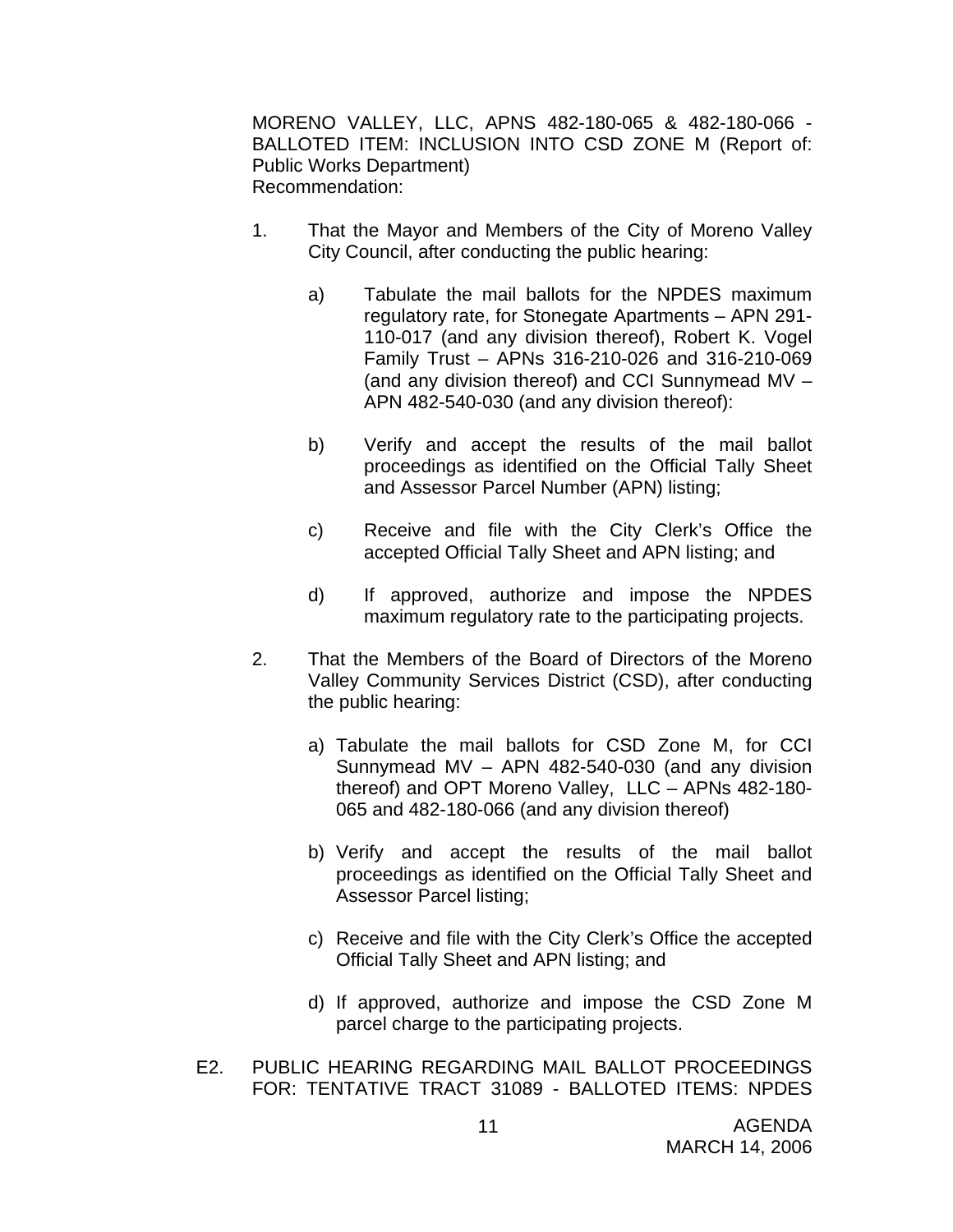RATE SCHEDULE AND INCLUSION INTO CSD ZONE B; TENTATIVE TRACT 31494 - BALLOTED ITEMS: NPDES RATE SCHEDULE AND INCLUSION INTO CSD ZONE B; AND TENTATIVE TRACT 33437 - BALLOTED ITEMS: NPDES RATE SCHEDULE AND INCLUSION INTO CSD ZONE B (Report of: Public Works Department)

 Recommendation: That the City Council and the Board of Directors of the Moreno Valley Community Services District (CSD), after conducting the public hearing:

- 1. Tabulate the mail ballots for each described service, for Tentative Tracts 31089, 31494 and 33437 (and all their affected phases);
- 2. Verify and accept the results of the mail ballot proceedings as identified on the Official Tally Sheet and Assessor Parcel Number (APN) listing;
- 3. Receive and file with the City Clerk's Office the accepted Official Tally Sheet and APN listing; and
- 4. If approved, authorize and impose the CSD Zone B parcel charge and the NPDES maximum regulatory rate to Tentative Tracts 31089, 31494 and 33437 (and all affected phases).
- E3. PUBLIC HEARING AND INTRODUCTION OF ORDINANCE NO. CSD 50 TO ESTABLISH COMMUNITY SERVICES DISTRICT ZONE S (SUNNYMEAD BOULEVARD MAINTENANCE) (Report of: Public Works Department) Recommendation: That the City Council, acting in their respective capacities as President and Members of the Board of Directors of the Moreno Valley Community Services District (CSD) (the "CSD Board"):
	- 1. Hear and consider all protests concerning the establishment of CSD Zone S;
	- 2. Hear and consider written requests filed for exclusion of property, or any portion thereof from such Zone; and
	- 3. Introduce Ordinance No. CSD 50, for the establishment of Zone S (Sunnymead Boulevard Maintenance). (Roll Call Required)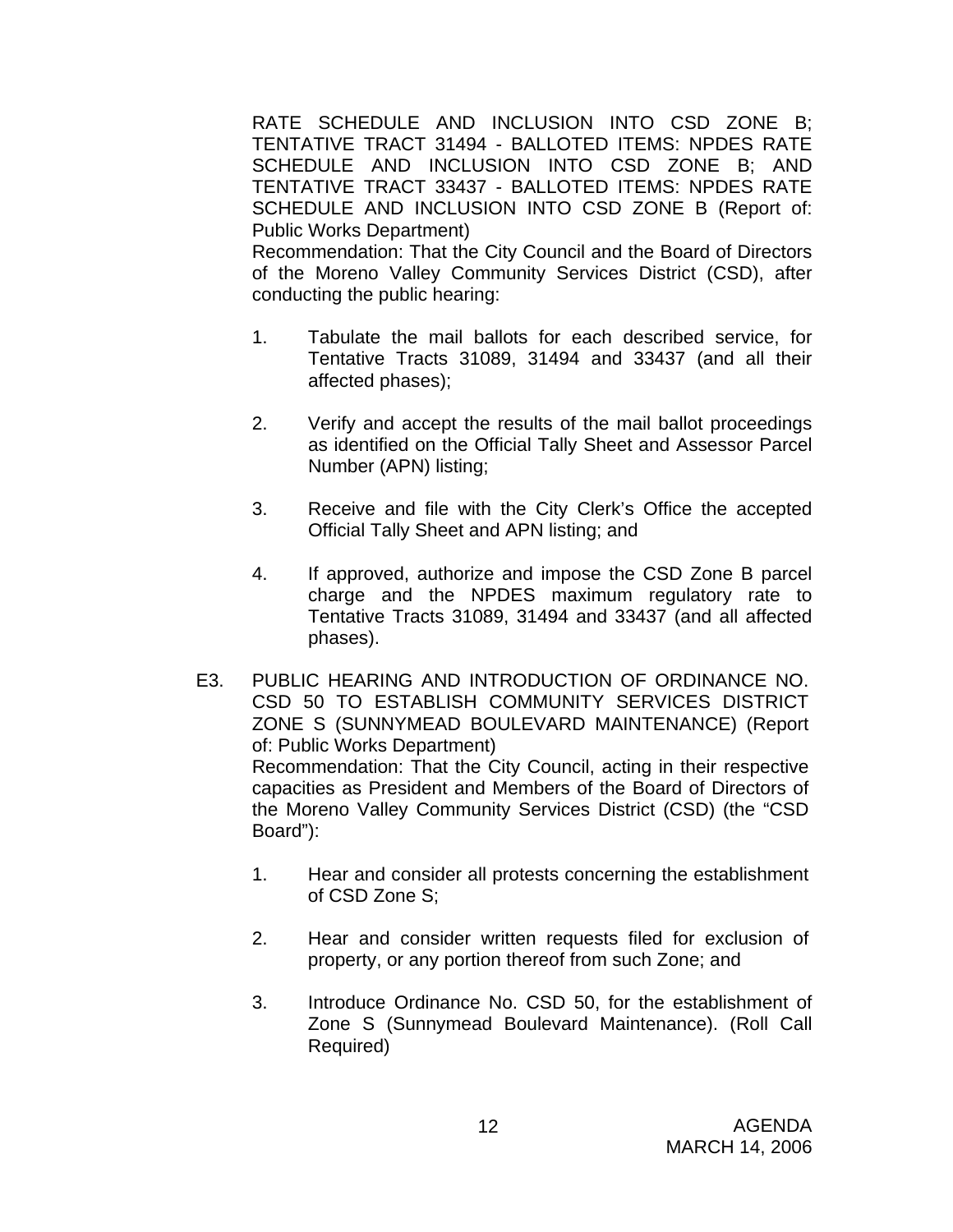# Ordinance No. CSD 50

 An Ordinance of the Moreno Valley Community Services District of the City of Moreno Valley, California, Approving the Establishment of Zone S for the Purpose of Furnishing Maintenance Services to Future Improvements to be Constructed by the Redevelopment Agency along Sunnymead Boulevard from Frederick Street to Perris Boulevard

- E4. COMMUNITY DEVELOPMENT BLOCK GRANT (CDBG) AND HOME FY 2006/07 PROPOSED PROJECTS (Report of: Economic Development Department) Recommendation: That the City Council:
	- 1. Conduct a Public Hearing for the Community Development Block Grant (CDBG) and Home Programs to allow the public an opportunity to comment on the proposed projects and programs; and
	- 2. Select programs and projects for funding as part of the City's Annual Action Plan for FY 2006/07, updating the 5-Year Consolidated Plan.

### **F. ITEMS REMOVED FROM CONSENT CALENDARS FOR DISCUSSION OR SEPARATE ACTION**

# **G. REPORTS**

- G1. CITY COUNCIL REPORTS ON REGIONAL ACTIVITIES
	- a) Report of March Joint Powers Authority by Council Member Stewart
- G2. INTRODUCE ORDINANCE NO. CSD-51 AMENDING ORDINANCE NO. CSD 49, ADDING FEES FOR THE CONFERENCE AND RECREATION CENTER DANCE STUDIO, GYMNASIUM, AND CELEBRATION PARK (Report of: Parks and Recreation Department) Recommendation: That the City Council, acting in the capacity as Board of Directors of the Moreno Valley Community Services District, introduce Ordinance No. CSD 51, amending Ordinance No. CSD-49, adding fees for the Conference and Recreation Center Dance Studio, Gymnasium, and Celebration Park to take effect on April 27, 2006 (Roll call required).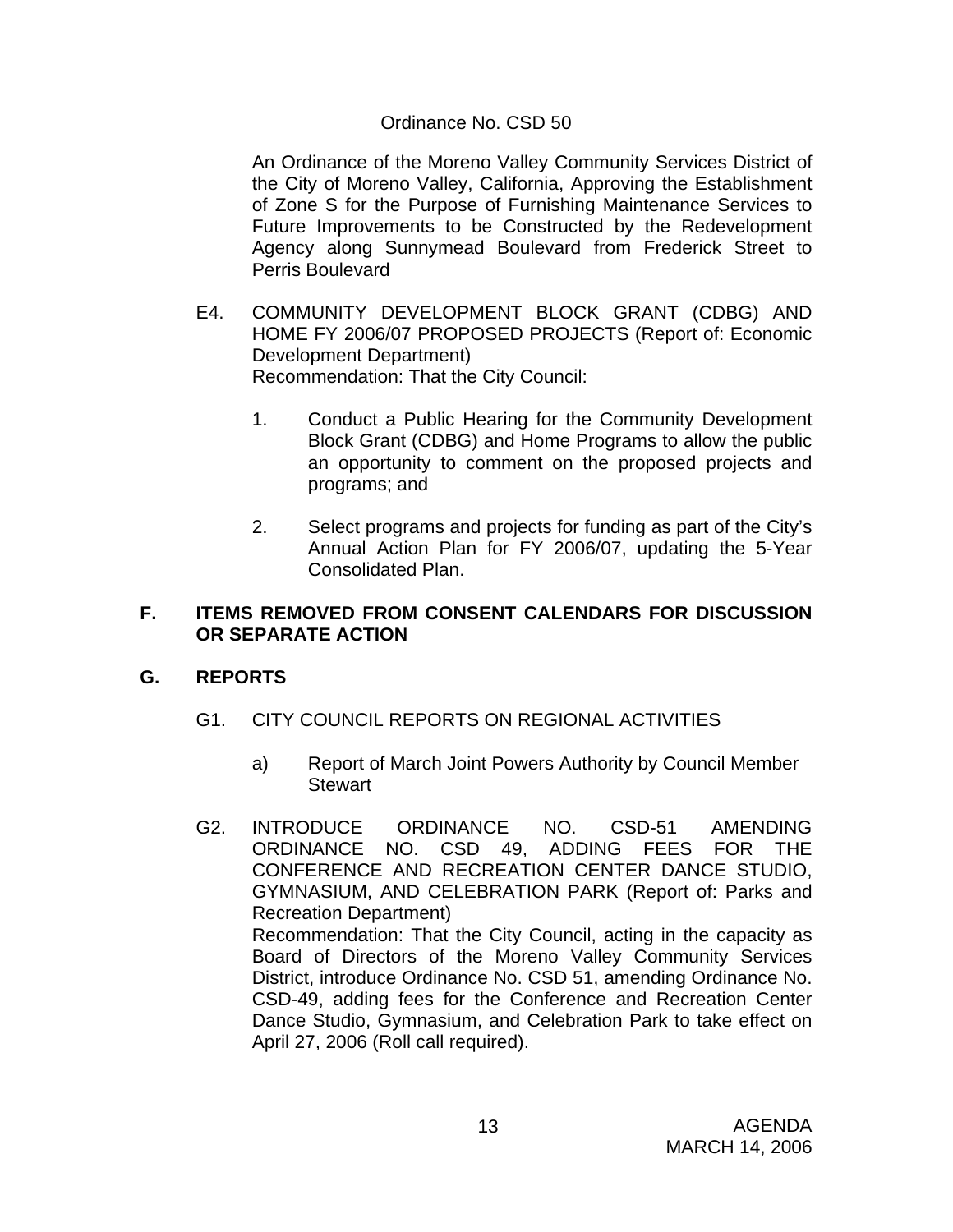#### Ordinance No. CSD-51

 An Ordinance of the Moreno Valley Community Services District of the City of Moreno Valley, California, Amending Ordinance No. CSD-49 by Adding Fees for the Use of the Moreno Valley Conference and Recreation Center Gymnasium, Dance Studio and Celebration Park

- G3. AUTOMATED PHOTO RED LIGHT ENFORCEMENT SYSTEM (Report of: Public Works Department) Recommendation: That the City Council review this information. If Council would like to implement this program, it will need to appropriate funding primarily to cover the cost of police staffing.
- G4. REQUEST ADOPTION OF PLANS AND SPECIFICATIONS, AND AUTHORIZATION TO ADVERTISE FOR CONSTRUCTION BIDS FOR THE MORENO VALLEY VETERANS MEMORIAL, PROJECT NO. 06-41278424 (Report of: Public Works Department) Recommendation: Adopt the plans and specifications, subject to approval by the Building Official and Interim City Engineer; and authorize the City Clerk to advertise the project for construction bids when it is approved by the Building Official and Interim City Engineer.
- G5. 2006 LEGISLATIVE UPDATE (Report of: Interim Assistant City Manager) Recommendation: Receive and file the informational report.
- G6. CITY MANAGER'S REPORT (Informational Oral Presentation not for Council action)

### **H. LEGISLATIVE ACTIONS**

ORDINANCES - 1ST READING AND INTRODUCTION

H1. ORDINANCE NO. 710 - AN ORDINANCE OF THE CITY COUNCIL OF THE CITY OF MORENO VALLEY, CALIFORNIA, AMENDING CHAPTER 2.27 OF THE CITY OF MORENO VALLEY MUNICIPAL CODE RELATING TO THE TRAFFIC SAFETY COMMISSION (TSC) (CONTINUED FROM FEBRUARY 14, 2006) (Report of: Public Works Department) Recommendation: That the City Council introduce Ordinance No. 710; amending Chapter 2.27 of Title 2 of the Municipal Code

relating to the Traffic Safety Commission administration to enhance the commission's composition, function, and rule of procedures in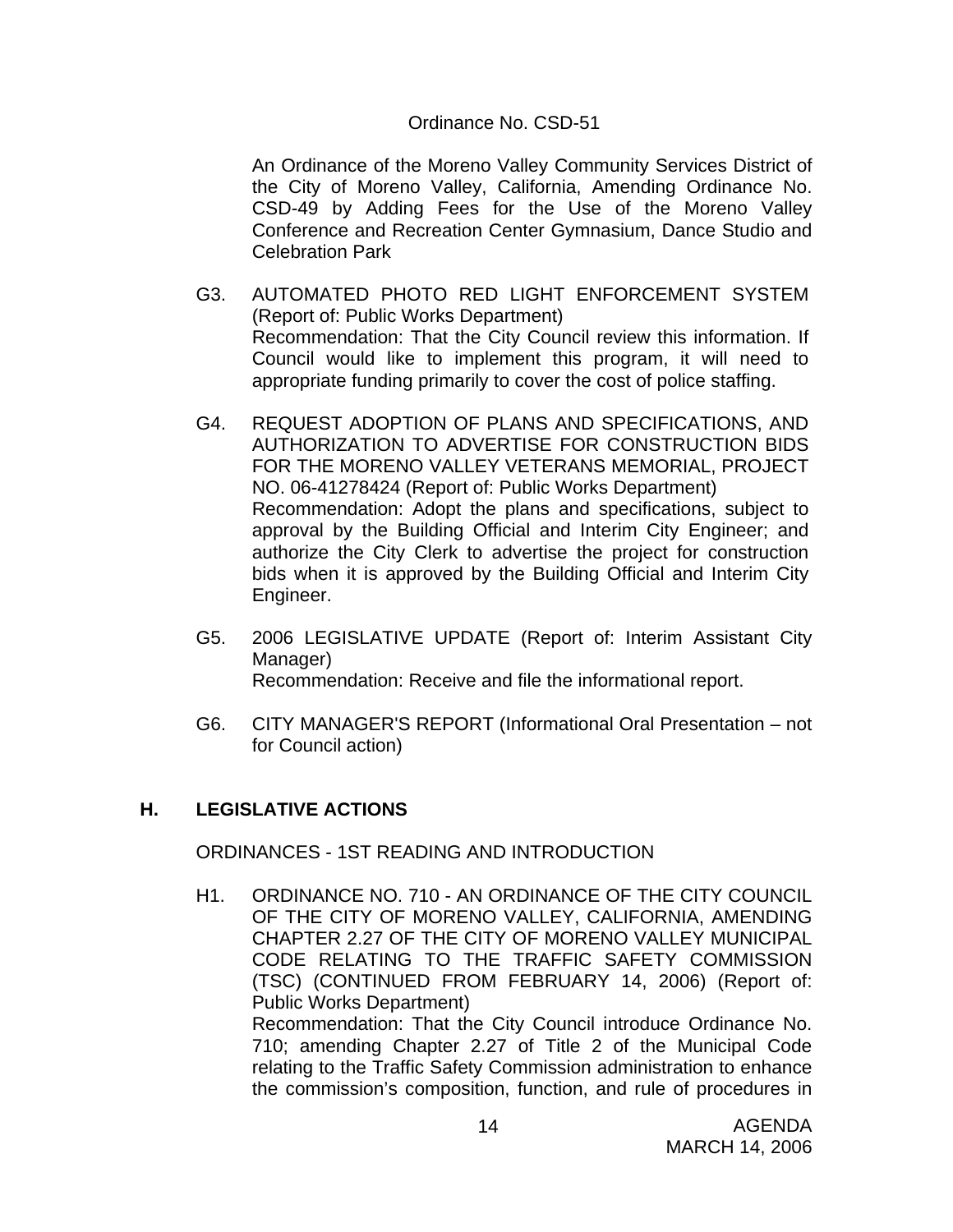order for TSC to provide better service to the City (Roll call required).

# Ordinance No. 710

An Ordinance of the City Council of the City of Moreno Valley, California, Amending Chapter 2.27 of the City of Moreno Valley Municipal Code Relating to the Traffic Safety Commission

ORDINANCES - 2ND READING AND ADOPTION - NONE

ORDINANCES - URGENCY ORDINANCES - NONE

RESOLUTIONS – NONE

# PUBLIC COMMENTS **ON ANY SUBJECT NOT ON THE AGENDA** UNDER THE JURISDICTION OF THE CITY COUNCIL

Those wishing to speak should complete and submit a BLUE speaker slip to the Bailiff. There is a three-minute time limit per person. All remarks and questions shall be addressed to the presiding officer or to the City Council and not to any individual Council member, staff member or other person.

### **CLOSING COMMENTS AND/OR REPORTS OF THE CITY COUNCIL, COMMUNITY SERVICES DISTRICT, OR COMMUNITY REDEVELOPMENT AGENCY**